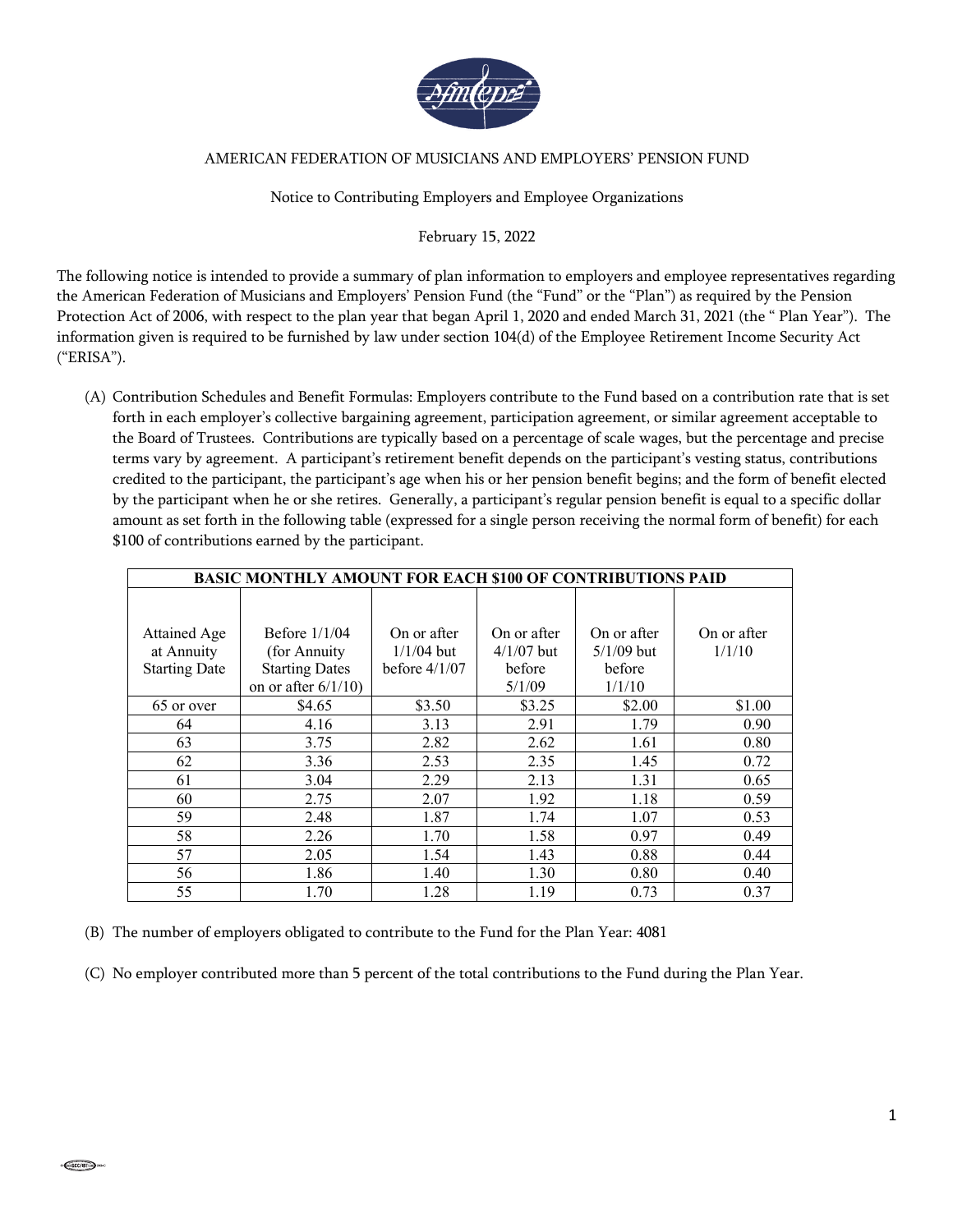- (D) The following is the number of participants for whom no contributions were made to the Fund by any contributing employer for the Plan Year and the two preceding plan years:
	- (1) The Plan Year: 5
	- (2) The plan year ending March 31, 2020: 4
	- (3) The plan year ending March 31, 2019: 1

Only those participants whose last contributing employer had withdrawn from the Plan by the beginning of the relevant plan year are included in these numbers. Participants whose employers had not withdrawn from the Plan are not included, even if, in the relevant year, no contributions were made by the employer on behalf of those participants. Also, deferred vested and retired participants of employers that have not withdrawn from the Plan are not included in these numbers.

(E) The Fund actuary certified that the Fund was in critical and declining status for the Plan Year. The Fund is also considered in critical status for the Plan Year. The Fund has taken or is taking the following steps to improve its funded status:

The Board of Trustees of the Fund (the "Board") intends to apply for special financial assistance under the American Rescue Plan Act of 2021. It has not yet filed this application because it is not in one of the six priority groups and is therefore not permitted to apply until March 11, 2023.

The Board adopted a Rehabilitation Plan on April 15, 2010. The Rehabilitation Plan was restated June 27, 2016. The main elements of the Rehabilitation Plan, which consists of a single schedule that sets forth benefit modifications and employer contribution requirements, are summarized as follows:

- In addition to the reduction in the Plan's "Benefit Multiplier" that was effective January 1, 2010, the following benefits and benefit alternatives were eliminated (generally effective June 1, 2010):
	- o Early retirement subsidies;
	- o Benefit guarantees for the single life annuity;
	- o "Pop-up" and benefit guarantee features of the 50% joint and survivor annuity;
	- o Post-normal retirement age subsidies;
	- o Certain forms of benefit for merged plans; and
	- o The lump-sum form of benefit offered by the Plan (not including lump sums with an actuarial present value of \$5,000 or less.)
- The Rehabilitation Plan requires contributing employers to increase the amount of contributions made to the Plan. Generally, effective for contributions earned on or after June 1, 2010 but before April 1, 2011, the required contribution rate was 104% of the contribution rate otherwise in effect under the collective bargaining agreement or expired collective bargaining agreement. Effective for contributions earned on or after April 1, 2011, the required contribution rate was 109% (excluding the 4% increase, which is not cumulative). There are special rules for employer contributions calculated as set forth in the arbitration award of Burton Turkus, single engagement agreements, and contracts with terms of more than four years (an update to the Rehabilitation Plan on May 18, 2011 changed that to five years).

The Plan was also amended to provide that (i) for benefits with an annuity starting date on or after June 1, 2010, the limits on the amount of compensation that may be taken into account by the Fund and the maximum annual benefit that may be paid by the Fund for any calendar year will not increase above the IRS maximum limits for 2010 (\$245,000 for the maximum annual compensation limit and \$195,000 for the maximum annual benefit limit) and (ii) for reretirement benefits, the benefit calculated under method 2 (which is based on the sum of all of the annual benefits payable under the rules that were in effect before 1996) is frozen as of May 31, 2010.